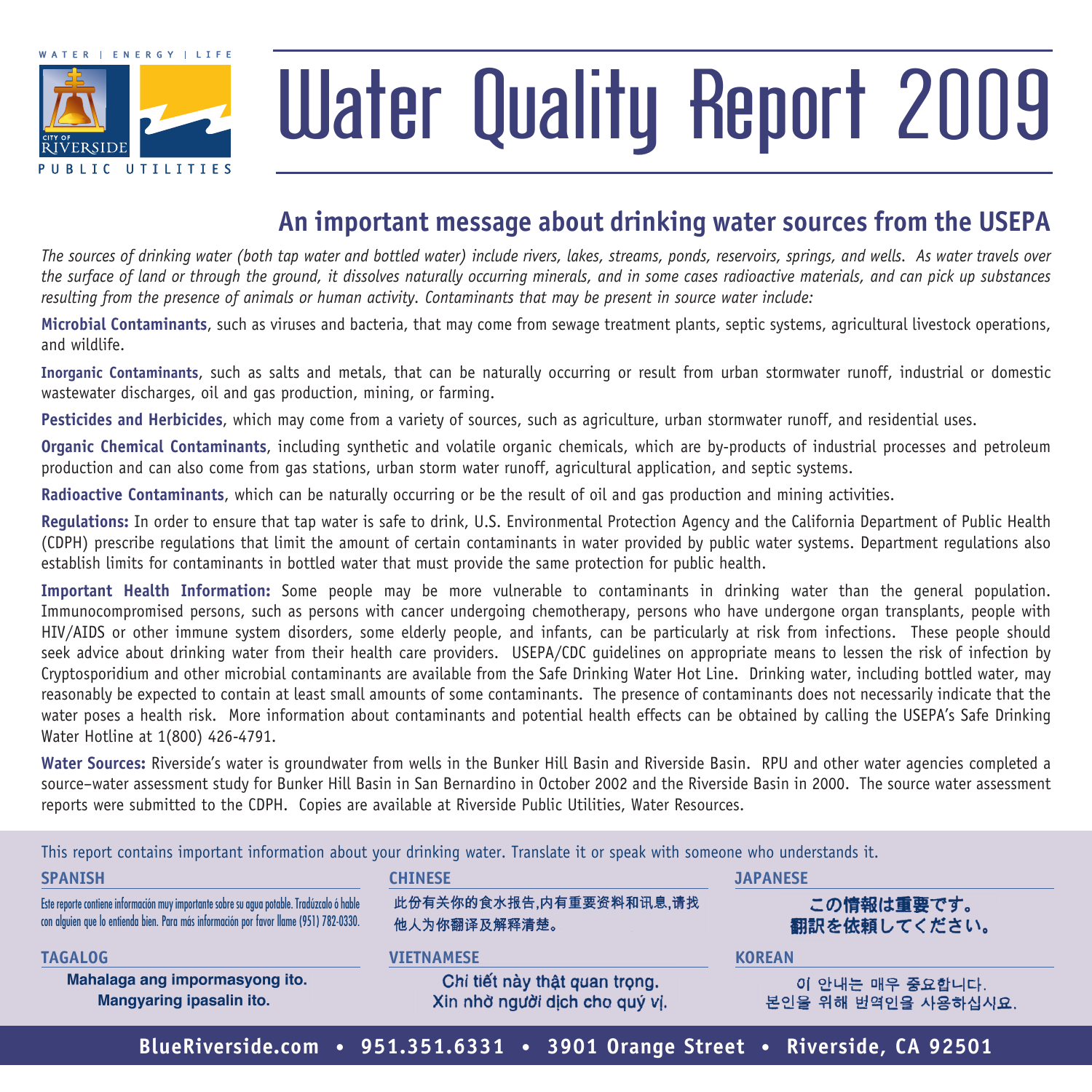## **Riverside Public Utilities 2009 Water Quality Report** PRIMARY STANDARDS: MANDATORY HEALTH-RELATED STANDARDS

| <b>CONTAMINANT</b>                                        | <b>STATE</b><br><b>MCL</b>          | <b>STATE</b><br>PHG                 | AVERAGE                       | <b>RIVERSIDE PUBLIC UTILITIES</b><br><b>RANGE</b> | <b>SOURCES IN DRINKING WATER</b>                                   |
|-----------------------------------------------------------|-------------------------------------|-------------------------------------|-------------------------------|---------------------------------------------------|--------------------------------------------------------------------|
| MICROBIOLOGICAL<br>Total Coliform (P/A) (a)               | 5%                                  | 0%                                  | 0%                            | $0 - 0.6%$                                        | Naturally present in environment                                   |
| <b>CLARITY</b><br>Turbidity                               | 0.5 NTU                             | NS                                  | 0.1 NTU                       | $<$ 0.1 $-$ 0.4 NTU                               | Naturally present in environment                                   |
| <b>REGULATED ORGANIC</b><br>Total Trihalomethanes "TTHMs" | 80 ppb                              | <b>NS</b>                           | 8 ppb                         | ND - 13 ppb                                       | By-product of drinking<br>water disinfection                       |
| Halocetic Acids "HAA5"                                    | 60 ppb                              | <b>NS</b>                           | <b>ND</b>                     | ND - 1.7 ppb                                      | By-product of drinking<br>water chlorination                       |
| Chlorine                                                  | 4 ppm                               | 4 ppm                               | $0.5$ ppm                     | ND - 1.2 ppm                                      | Drinking water disinfectant<br>added for treatment                 |
| Control of DBP precursors<br>Total Organic Carbon "TOC"   | Treatment<br>Requirement            | <b>NS</b>                           | 1.6 ppm                       | ND - 2.3 ppm                                      | Various natural and<br>man-made sources                            |
| Dibromochloropropane "DBCP"                               | 200 ppt                             | $1.7$ ppt                           | <b>ND</b>                     | ND - 20 ppt                                       | Banned nemotacide still present                                    |
| <b>REGULATED INORGANIC</b><br>Arsenic                     | $10$ ppb                            | 4 ppt                               | <b>ND</b>                     | $ND - 2$ ppb                                      | due to past agricultural activities<br>Erosion of natural deposits |
| Fluoride                                                  | 2 ppm                               | $1.0$ ppm                           | $0.5$ ppm                     | $0.5$ ppm                                         | Naturally present in environment                                   |
| Nitrate (NO <sub>3</sub> )                                | 45 ppm                              | 45 ppm                              | 25 ppm                        | $21 - 30$ ppm                                     | Naturally present in environment                                   |
| Perchlorate                                               | 6 ppb                               | 6 ppb                               | <b>ND</b>                     | <b>ND</b>                                         | Inorganic chemical used in variety<br>of industrial operations.    |
| <b>RADIOLOGICAL</b><br>Gross Alpha                        | 15 pCi/L                            | <b>NS</b>                           | 8 pCi/L                       | $<$ 3-17 pCi/L                                    | Erosion of natural deposits                                        |
| Uranium                                                   | 20 pCi/L                            | $0.5$ pCi/L                         | 11 pCi/L                      | 7 - 21 pCi/L                                      | Erosion of natural deposits                                        |
| LEAD/COPPER (AL)<br>(90% Household Tap)                   |                                     |                                     |                               |                                                   |                                                                    |
| Copper (b)                                                | 1,300 ppb                           | $170$ ppb                           | 380 ppb                       | <50 - 750 ppb                                     | Internal corrosion of home plumbing                                |
| <b>ADDITIONAL MONITORING</b><br>Radon                     | <b>NS</b>                           | <b>NS</b>                           | $129$ pCi/L                   | $129$ pCi/L                                       | Naturally present in environment                                   |
| <b>REGULATED CONTAMINANTS</b><br>WITH NO MCLS             | <b>NOTIFICATION</b><br><b>LEVEL</b> | <b>STATE PHG</b><br>OR MCLG         | <b>AVERAGE</b>                | <b>RIVERSIDE</b><br><b>RANGE</b>                  |                                                                    |
| Chromium VI<br>Vanadium<br>Boron                          | NS<br>NL 50 ppb<br>NL 1000 ppb      | <b>NS</b><br><b>NS</b><br><b>NS</b> | $2.0$ ppb<br>7 ppb<br>130 ppb | $1.6 - 2.3$ ppb<br>$6 - 7$ ppb<br>100 - 160 ppb   |                                                                    |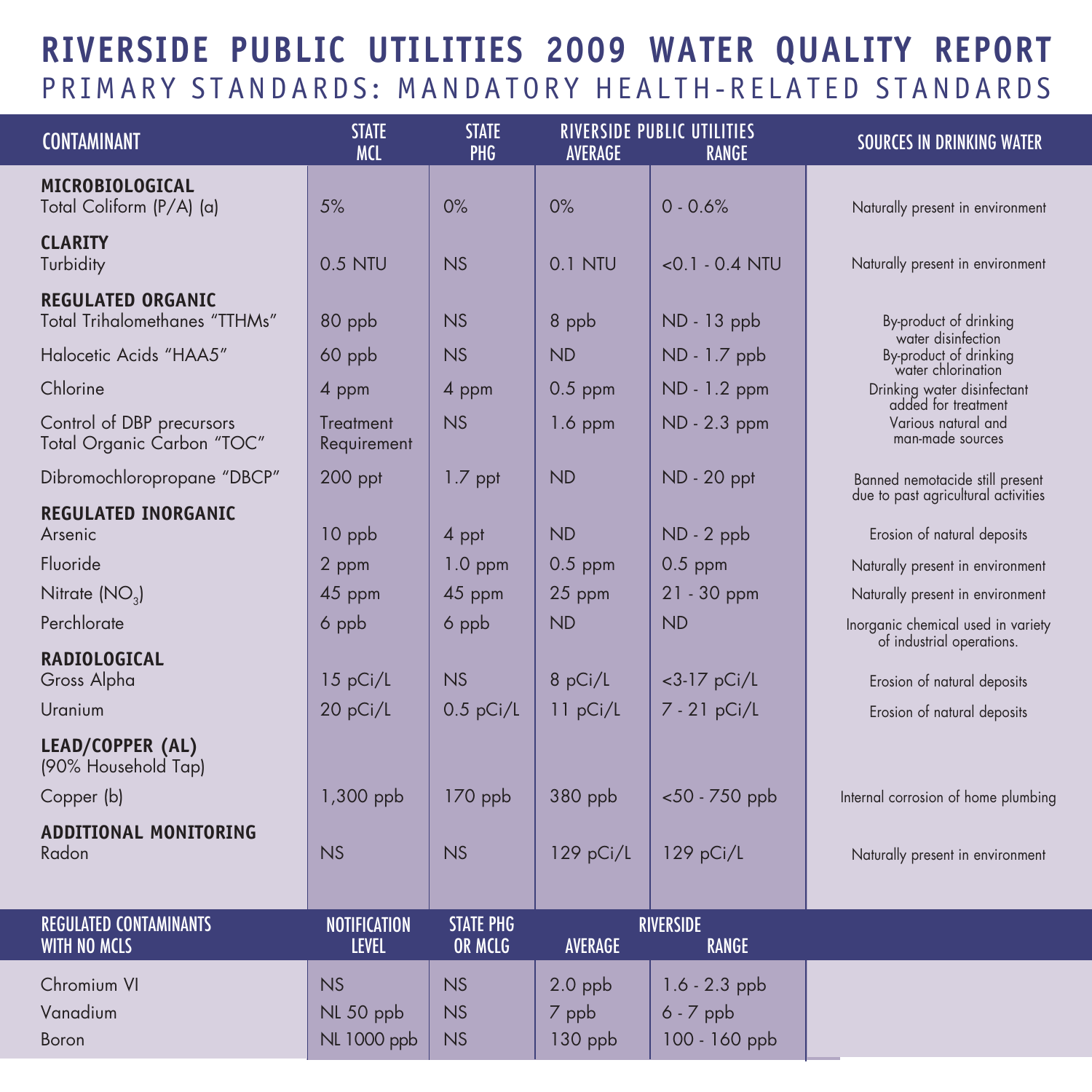## **Secondary Standards** Aesthetic Standards

|                                         | <b>STATE</b><br><b>MCL</b> | <b>AVERAGE</b>          | RIVERSIDE PUBLIC UTILITIES<br><b>RANGE</b> | <b>SOURCES IN</b><br><b>DRINKING WATER</b>                                                                                                           |
|-----------------------------------------|----------------------------|-------------------------|--------------------------------------------|------------------------------------------------------------------------------------------------------------------------------------------------------|
|                                         |                            |                         |                                            |                                                                                                                                                      |
| Odor Threshold                          | 3                          | $\overline{1}$          | $1 - 2$                                    | Naturally present<br>in environment                                                                                                                  |
| Chloride                                | 500 ppm                    | 34 ppm                  | 31 - 36 ppm                                | Naturally present<br>in environment                                                                                                                  |
| Sulfate                                 | 500 ppm                    | 72 ppm                  | 64 - 78 ppm                                | Naturally present<br>in environment                                                                                                                  |
| <b>Total Dissolved</b><br>Solids "TDS"  | 1,000 ppm                  | 387 ppm                 | 314 - 458 ppm                              | Naturally present<br>in environment                                                                                                                  |
| Specific<br>Conductance                 | $1,600$ $\mu$ mho          | 624                     | 593 - 655                                  | Substances form<br>ions in water                                                                                                                     |
| Corrosivity                             | Noncorrosive               | 0.4                     | $0.1 - 0.7$                                | Natural or industrially<br>influenced balance of<br>hydrogen, carbon,<br>and oxygen in the<br>water; affected<br>by temperature and<br>other factors |
| pH Units                                | <b>NS</b>                  | 7.7 units               | 7.3 - 8.4 units                            | Naturally present<br>in environment                                                                                                                  |
| <b>Hardness</b><br>(CaCO <sub>3</sub> ) | N.S                        | $228$ ppm<br>$(12$ gpg) | 223 - 232 ppm                              | Naturally present<br>in environment                                                                                                                  |
| Alkalinity<br>(CaCO <sub>3</sub> )      | <b>NS</b>                  | $172$ ppm               | 165 - 180 ppm                              | Naturally present<br>in environment                                                                                                                  |
| Sodium                                  | <b>NS</b>                  | 42 ppm                  | 40 - 43 ppm                                | Naturally present<br>in environment                                                                                                                  |
| Calcium                                 | <b>NS</b>                  | 72 ppm                  | 71 - 73 ppm                                | Naturally present<br>in environment                                                                                                                  |
| Potassium                               | <b>NS</b>                  | 3 ppm                   | $3 - 4$ ppm                                | Naturally present<br>in environment                                                                                                                  |
| Magnesium                               | N.S                        | 12 ppm                  | $11 - 12$ ppm                              | Naturally present<br>in environment                                                                                                                  |

#### **Monitoring Report 2009**

Riverside Public Utilities tests for more than 200 possible contaminants in our water system. This report provides data from sampling conducted in calendar year 2009. Only those contaminants detected in our water system are listed here. For a listing of additional chemical tests, please contact Water Quality Manager Adam Ly at (951) 351-6331.

#### **Water Resources**

Riverside met all of its water supply needs by utilizing groundwater sources located in the San Bernardino, Bunker Hill, and Riverside Basins.

#### **Water Compliance & Monitoring Program**

In 2009, we collected more than 17,700 water samples to test for a variety of potential contaminants. Samples were collected at water sources, along transmission pipelines, throughout the distribution system, including reservoirs and booster stations, and treatment plants to ensure water quality from its source to your meter.

The Utility uses state certified independent laboratories to perform water tests. This ensures that an independent set of experts test your water from the source to your meter. Last year, we spent more than \$700,000 on compliance laboratory costs.

#### **Riverside Public Utilities 2009 Water Sampling Data**

- 8,105 Samples collected to test for bacteria.
- 3,792 Samples collected for source and system compliance and monitoring.
- 5,806 Samples collected for treatment plant compliance and monitoring.
- 17,703 Total samples collected.

**We are pleased to report that our water met or surpassed all state and federal drinking water quality standards in 2009. We welcome you to attend our Board of Public Utilities meetings at 3901 Orange Street, in Riverside, held at 8:30 a.m. on the first and third Fridays of each month. You can also visit our website at BlueRiverside.com for more information.**